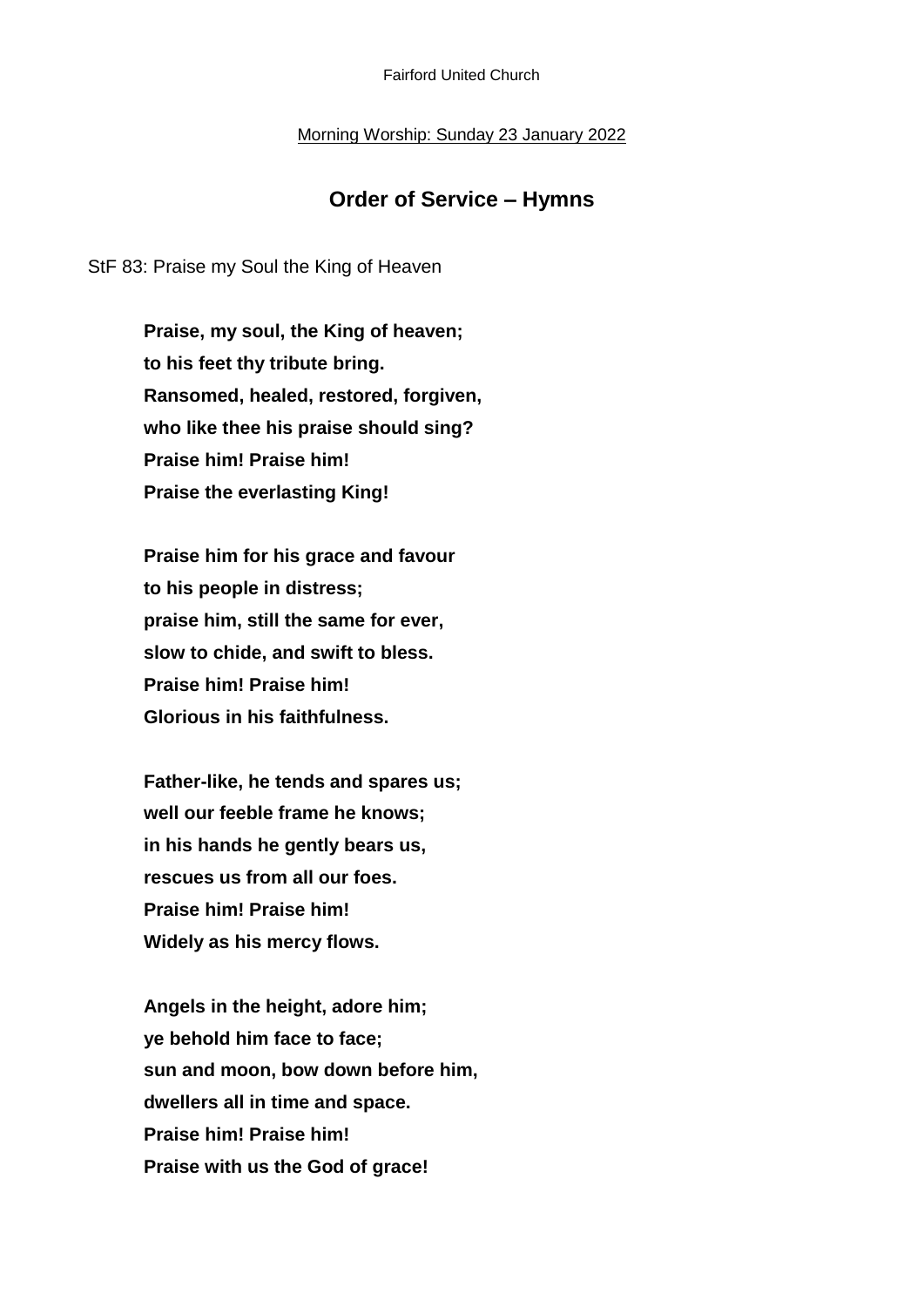**God is here! As we his people meet to offer praise and prayer, may we find in fuller measure what it is in Christ we share. Here, as in the world around us, all our varied skills and arts wait the coming of the Spirit into open minds and hearts.**

**Here are symbols to remind us of our lifelong need of grace; here are table, font, and pulpit; here the cross has central place. Here in honesty of preaching, here in silence, as in speech, here, in newness and renewal, God the Spirit comes to each.**

**Here our children find a welcome in the Shepherd's flock and fold, here as bread and wine are taken, Christ sustains us, as of old. Here the servants of the Servant seek in worship to explore what it means in daily living to believe and to adore.**

**Lord of all, of Church and Kingdom, in an age of change and doubt, keep us faithful to the gospel, help us work your purpose out. Here, in this day's dedication, all we have to give, receive: we, who cannot live without you, we adore you! We believe!**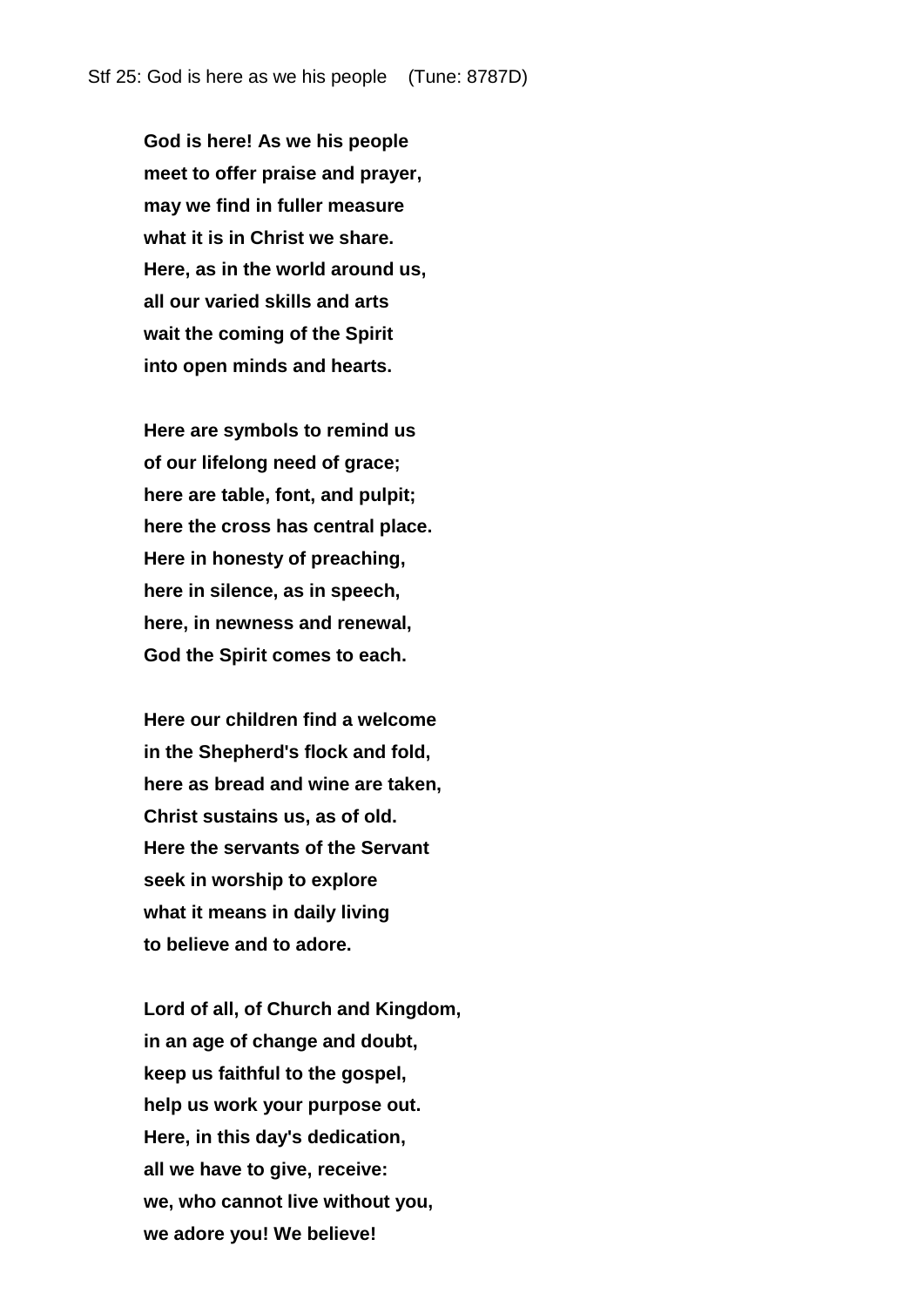**Brother, sister, let me serve you, let me be as Christ to you; pray that I may have the grace to let you be my servant too.**

**We are pilgrims on a journey, and companions on the road; we are here to help each other walk the mile and bear the load.**

**I will hold the Christ-light for you in the night-time of your fear; I will hold my hand out to you, speak the peace you long to hear.**

**I will weep when you are weeping; when you laugh I'll laugh with you; I will share your joy and sorrow till we've seen this journey through.**

**When we sing to God in heaven we shall find such harmony, born of all we've known together of Christ's love and agony.**

**Brother, sister, let me serve you, let me be as Christ to you; pray that I may have the grace to let you be my servant too.**